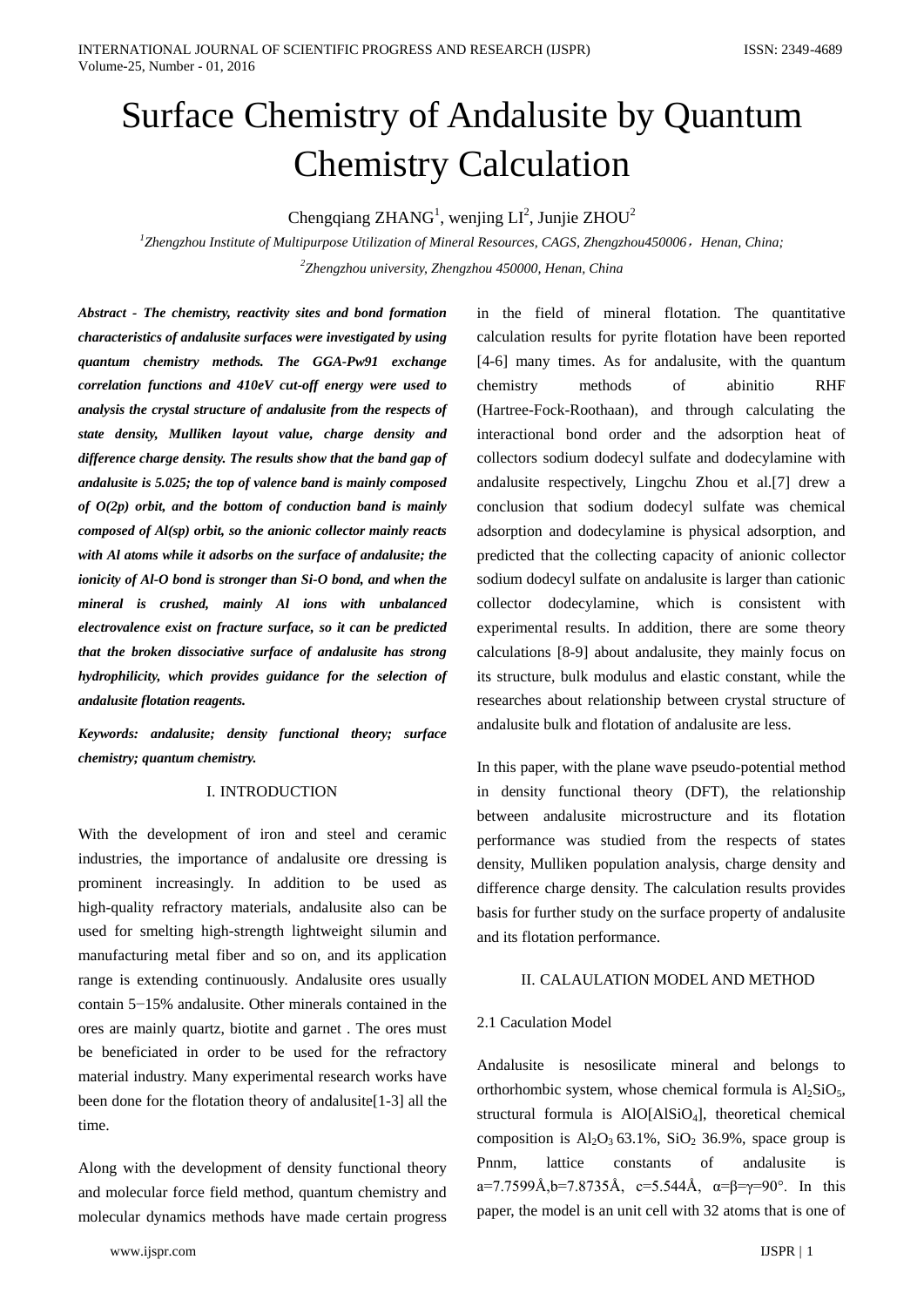the andalusite crystal structures, which is shown in figure 1.



Figure .1 The (1×1×1) Unit Cell Structure Model of Andalusite: (a) Ball-and-Stick Model, (b) Polyhedral Model (notice: Al:  $\bullet$ , Si:  $\bullet$ , O:  $\bullet$ )

As known from figure 1, the coordinative tetrahedron [SiO4] presents the state of isolated "islands" in the structure of andalusite, and half Al atoms form octahedron  $[AIO<sub>6</sub>]$  in six-coordinated  $AI<sub>1</sub>$  and link in a chain along the c-axis, and the interchain is connected by trigonal bipyramid  $[AIO_5]$  formed by five-coordinated  $Al_2$  and tetrahedron [SiO4]. The atomic ratio of andalusite is Si :  $Q > 1$ : 4, because in tetrahedron the Si is connected with  $O_2$ ,  $O_3$  is connected with  $O_4$ , and  $O_1$  is connected with  $Al_1$ and  $Al<sub>2</sub>$ , that is to say, the O in tetrahedron has two kinds of coordinations. The coordination of elements and types of bondings in andalusite<sup>[10]</sup> are shown in table 1.

Table 1 The Elements Coordination and Bonding Types in Andalusite

| <b>Coordination Conditions</b>                                    | Types of Metal-O<br>bandings           |
|-------------------------------------------------------------------|----------------------------------------|
|                                                                   | $\mathrm{Al}_{1} = \mathrm{O}_{1}$     |
| $\text{Al}_1 \rightarrow 2\text{O}_1 + 2\text{O}_2 + 2\text{O}_4$ | $Al_1 - O_2$                           |
| $Al_2 \rightarrow O_1 + 2O_3 + 2O_4$                              | $Al_1 - O_4$                           |
| $Si \rightarrow O_2 + O_3 + 2O_4$                                 | $\mathrm{Al}_2$ — $\mathrm{O}_1$       |
| $Q_1 \rightarrow 2Al_1 + Al_2$                                    | $Al_2 - O_3$                           |
| $O_2 \rightarrow 2Al_1 + Si$                                      | $\mathrm{Al}_2\mathrm{=}~\mathrm{O}_4$ |
| $Q_3 \rightarrow 2Al_2 + Si$                                      | $Si = O2$                              |
| $Q_4 \rightarrow Al_1 + Al_2 + Si$                                | $Si - O_3$                             |
|                                                                   | $Si = O_4$                             |

2.2 Calculation Method

In this paper, the calculation is based on density functional theory. Firstly, the convergence test was carried on, which was in order to select suitable cut-off energy and the value of k. The result is shown in table 2 and table 3.

| Table 2 The Convergence Test Results for Cut-off Energy |  |
|---------------------------------------------------------|--|
| $(k: 3\times3\times5)$                                  |  |

| $Cut$ -off<br>Energy<br>(eV) | System<br>Energy (eV) | The Absolute Value of<br>Energy difference Before<br>and After (eV) |
|------------------------------|-----------------------|---------------------------------------------------------------------|
| 360                          | -9680.39495           |                                                                     |
| 370                          | -9680.52529           | 0.130                                                               |
| 380                          | -9680.59310           | 0.066                                                               |
| 390                          | -9680.62694           | 0.034                                                               |
| 400                          | -9680.63630           | 0.009                                                               |
| 410                          | $-9680.64353$         | 0.007                                                               |
| 420                          | $-9680.65110$         | 0.008                                                               |
| 430                          | -9680.66374           | 0.012                                                               |

Table 3 The Convergence Test Results for K Value (Cut-off : 410eV)

| Network of<br>K-point | <b>System Energy</b><br>(eV) | The Absolute Value of<br><b>Energy Difference</b><br>Before and After (eV) |
|-----------------------|------------------------------|----------------------------------------------------------------------------|
| $2\times2\times5$     | -9680.64388                  |                                                                            |
| $3\times3\times5$     | -9680.64353                  | 0.000346                                                                   |
| $4\times4\times5$     | -9680.75417                  | 0.000053                                                                   |
| $5\times5\times5$     | -9680.64348                  | 0.000007                                                                   |

As known from table 2, when the value of cut-off energy is 410eV, the difference between the calculated system energy value and two values before and after is respectively 7meV and 8meV, which is the minimum difference in this group, thus we could confirm the calculated cut-off energy was 410eV.

As known from table 3, with the increase of k-point sampling densities values, the system energy difference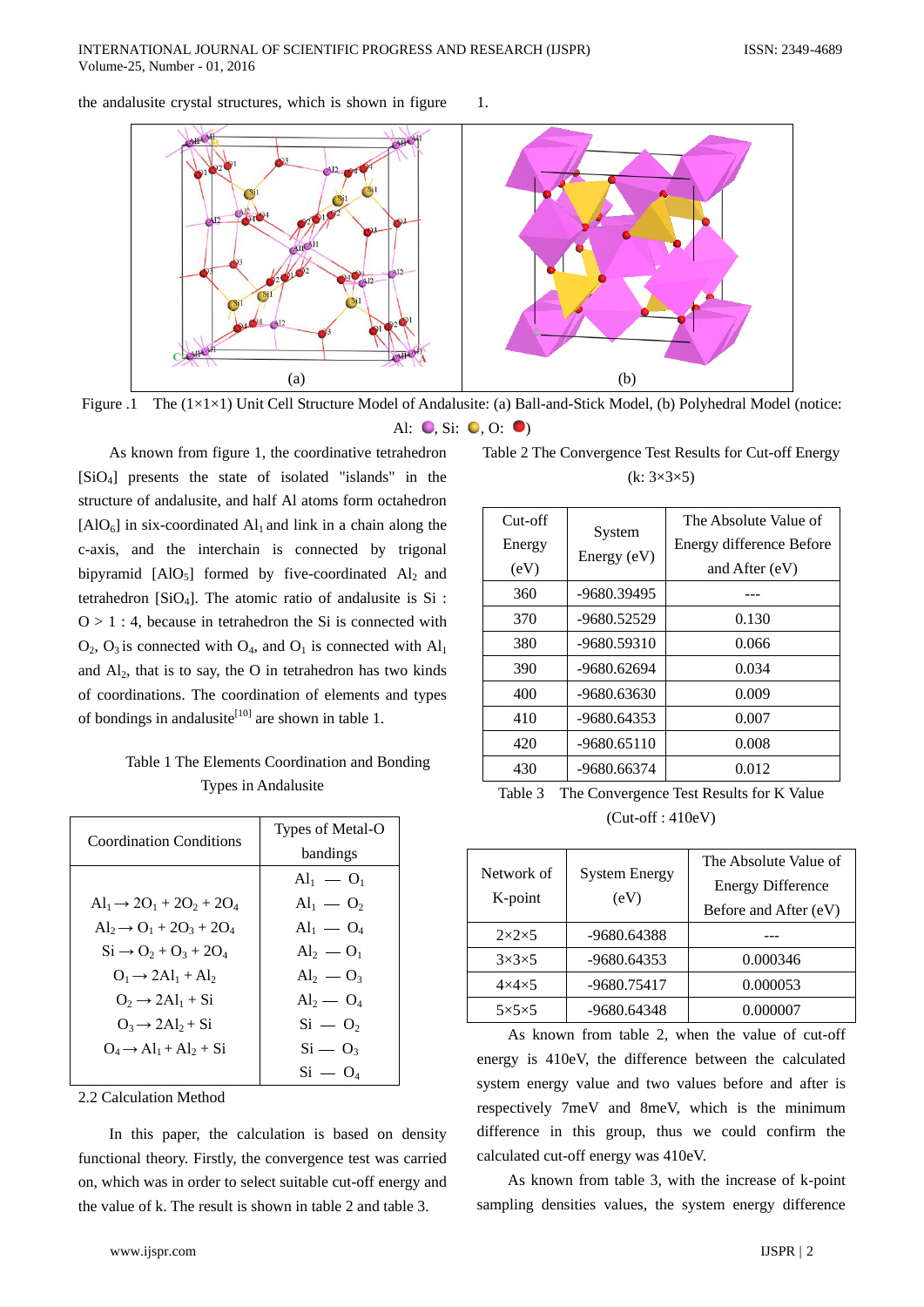before and after gradually decreases, and when the value of k-point is  $4 \times 4 \times 5$ , the system has the lowest energy, which means that the system has been stable at the moment, so the  $4\times4\times5$  was selected as the value of k-point.

After confirming the selected cut-off energy and the k-point value, the four exchange-correlation functions (GGA-PW91, GGA-PBE, GGA-RPBE and LDA-CA-PZ) are compared so as to find the most stable bulk phase structure, the result is shown in table 4.

# Table 4 The Comparison of Exchange-correlation Functions (Δ: The Relative Errors of Calculated Value and Experimental Value)

| Cut-off               | The lattice constants $(A)$ |          |             | Energy     |
|-----------------------|-----------------------------|----------|-------------|------------|
| Energy                | a                           | b        | $\mathbf c$ | (eV)       |
| Experime              |                             |          |             |            |
| ntal                  | 7.7599                      | 7.8735   | 5.5440      |            |
| Value <sup>[10]</sup> |                             |          |             |            |
| GGA-PW                |                             |          |             |            |
| 91                    | 7.8359                      | 7.9450   | 5.5891      | -9678.24   |
| Δ                     | 0.98%                       | 0.91%    | 0.81%       |            |
| GGA-PB                |                             |          |             |            |
| E                     | 7.8427                      | 7.9528   | 5.5920      | $-9666.21$ |
| Λ                     | 1.07%                       | 1.01%    | 0.87%       |            |
| GGA-RP                |                             |          |             |            |
| <b>BE</b>             | 7.8816                      | 7.9811   | 5.5946      | $-9673.98$ |
| л                     | 1.57%                       | 1.37%    | 0.91%       |            |
| LDA-CA-               |                             |          |             |            |
| PZ                    | 7.6442                      | 7.7676   | 5.4695      | -9679.97   |
| л                     | $-1.49%$                    | $-1.35%$ | $-1.34%$    |            |

As known from table 4, after that using GGA-PW91 to geometrically optimize the calculation model, we got the calculated value of the lattice constant that is consistent with the experimental value<sup>[11]</sup>, and the error is less than 1%, which is in the typical error range of 0~2%. That is because the value with pseudopotential plane wave method is different from the value with experiment method. In addition, our calculated temperature is 0 k, while the experimental value is measured under the condition of 298 k, and the lattice constant of andalusite is changed with temperature<sup>[12]</sup>, so the error may be caused by temperature. Therefore, our calculated results are reliable, and the GGA -PW91 is used as exchange-correlation functions in the

following calculation.

## III. RESULTS AND DISCUSSION

#### 3.1 The Structural Parameters

Firstly, the calculated model was geometrically optimized so as to adjust the lattice parameters and the atomic position to make total energy of system lowest and get the most stable structure. Table 5 shows the the comparative results about the calculated values and experimental values<sup>[11]</sup> of atomic fraction coordinates in andalusite.

Table 5 The Calculated Values and Experimental Values of Atomic Fraction Coordinates in Andalusite

|                |                        | X      | у      | Z      |
|----------------|------------------------|--------|--------|--------|
| Al1            | Calculated<br>Values   | 0.0000 | 0.0000 | 0.2417 |
|                | Experimental<br>Values | 0.0000 | 0.0000 | 0.2416 |
| Al2            | Calculated<br>Values   | 0.3705 | 0.1391 | 0.5000 |
|                | Experimental<br>Values | 0.3702 | 0.1391 | 0.5000 |
|                | Calculated<br>Values   | 0.2459 | 0.2523 | 0.0000 |
| Si             | Experimental<br>Values | 0.2459 | 0.2514 | 0.0000 |
| O <sub>1</sub> | Calculated<br>Values   | 0.4235 | 0.3629 | 0.5000 |
|                | Experimental<br>Values | 0.4221 | 0.3634 | 0.5000 |
| O <sub>2</sub> | Calculated<br>Values   | 0.4240 | 0.3631 | 0.0000 |
|                | Experimental<br>Values | 0.4249 | 0.3623 | 0.0000 |
| O <sub>3</sub> | Calculated<br>Values   | 0.1030 | 0.4001 | 0.0000 |
|                | Experimental<br>Values | 0.1031 | 0.4000 | 0.0000 |
| O4             | Calculated<br>Values   | 0.2313 | 0.1346 | 0.2389 |
|                | Experimental<br>Values | 0.2303 | 0.1327 | 0.2389 |

As known from table 5, the calculated model and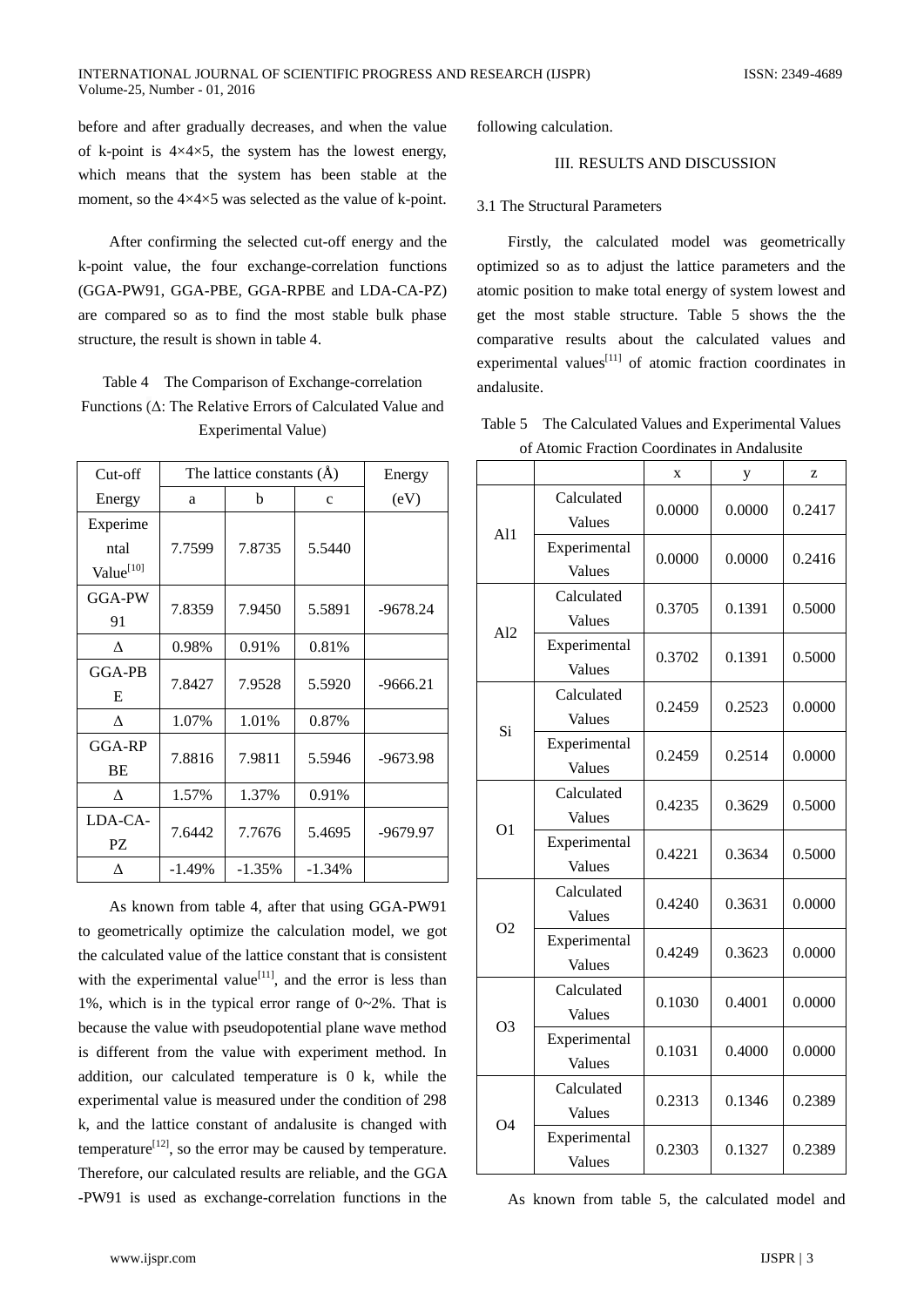experimental model have good consistency, which shows that the geometrically optimized structure is stable and reliable and can be used to calculate the correlation properties of andalusite.

# 3.2 The Result Analysis of Band Structure and Density of States

Based on the geometry optimization of andalusite crystals, the band structure and the corresponding density of states are obtained and shown in figure 2. The Fermi level  $E_F$  was located at 0 eV., only the band structure and density of states which is near to the Fermi level was made in figure 2, and the value of scissors was 0 eV.



Figure. 2 Energy-Band Structure (Left) and Density of States (Right) for Andalusite Crystal.

As known from figure 2, the andalusite crystals have direct band gap whose value is 5.025eV. And the energy band fluctuation is large, which means the effective mass of electron in the band is small, the degree of non-local area is high and the atomic orbits forming the band have strong extensibility. Besides, the bandwidth of the energy band depends on the bonding strength in periodic direction of atomic orbits. The stronger the intensity is, the larger the bandwidth is, on the contrary, the weaker the bonding is, the smaller the bandwidth is. Density of states and ennergy band structure are corresponding. As shown in figure 2, the denser the band is, the greater the density of states is; the more flat the band is, the shaper the peak of density states is; the wider the band is, the smoother the density of states is; and the stronger the delocalization is, the stronger the bonding is, which are consistent with the analysis of the band. In this paper, the calculated value of band gap(5.025eV) has good consistency with Cano and Watanabe's<sup>[13]</sup> value (5.01 eV) taht is calculated by the

Full-potential Linearized Augmented Plane-Wave method (FP - LAPW) of density functional theory, which shows that our theoretical calculation is credible.

In order to further analyze the interaction of the atoms in andalusite, the total density of states and the partial density of states of each atom were made, and two types of Al atoms and four types of O atoms were made respectively. The Fermi level  $E_F$  was still located at 0eV. The valence electron orbit of each atom in andalusite was selected as follows: Al: 3s3p, Si: 3s3p, O: 2s2p. The results are shown in figure 3.



Figure .3 The States Density of Andalusite

As known in figure 3, the lower valence band (lower-VB) is mainly composed of O(2s) orbits, and the upper valence band (upper-VB) is composed of  $O(2p)$ , Al(3s), Al(3p), Si(3s) and Si(3p), which shows that the bondings exist between the O atoms with Al and Si, and the states density of Si appear at the lower energies compared with the states density of Al, and the s-p orbit is separate obviously. The high-energy region of valence band between  $-2$  and  $0eV$  is mainly composed of  $O(2p)$ orbits with little orbits of Si and Al, while the energy region of valence band near -5 eV is mainly composed of the orbits of Si, Al and  $O(2p)$ . The upper-VB width is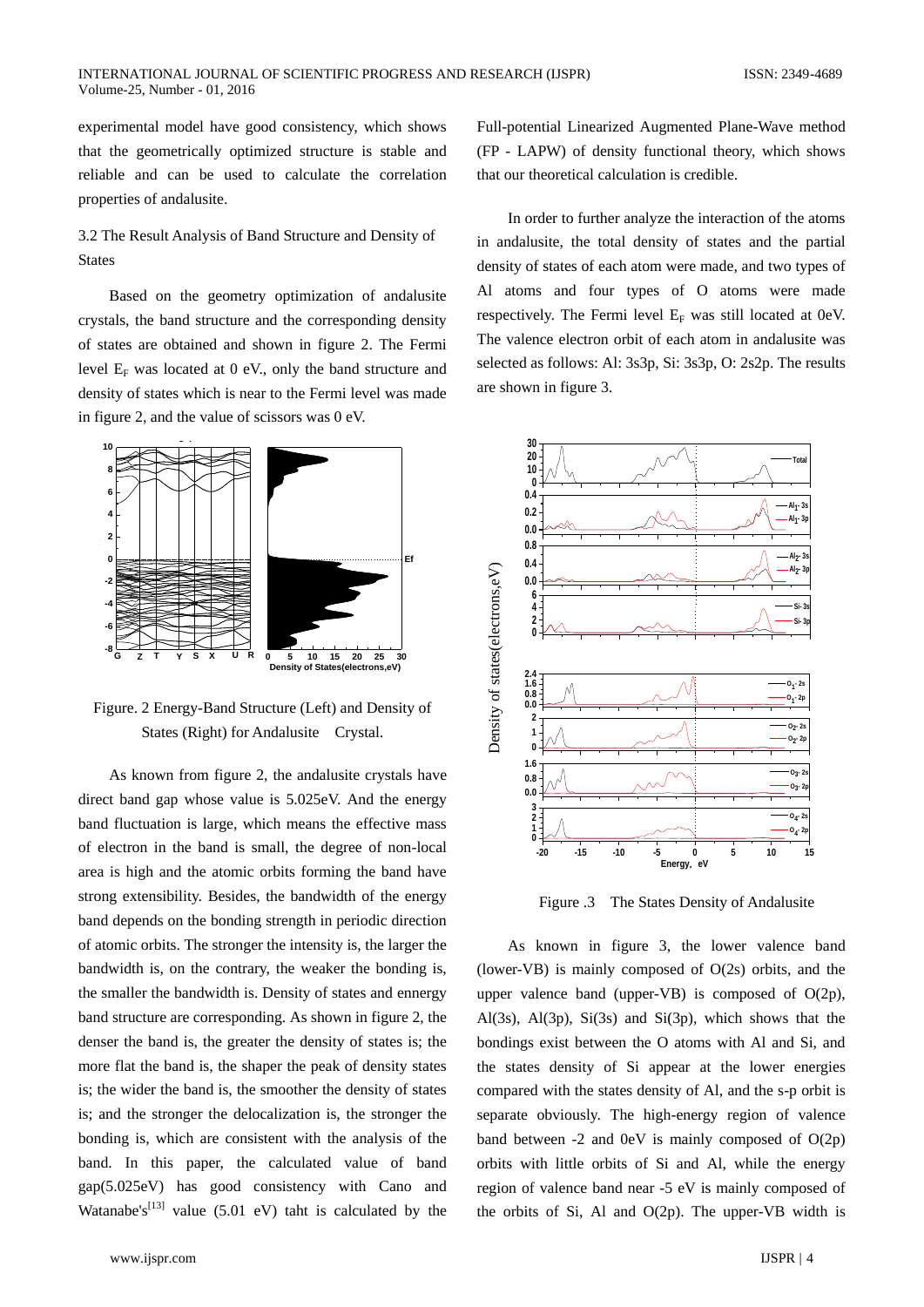about 8 eV, and parts of O(2p) orbits near Fermi level are across the Fermi level, and the literature<sup>[14]</sup> points out that this phenomenon shows the ionicity of materials is enhanced. The conduction band (CB) is mainly composed of s-p orbits of Si and Al. The nuclear electric charges of O atoms and Al atoms in different positions participate in bonding with different levels. The valence-band maximum of andalusite is mainly composed of  $O(2p)$  orbits, while the bottom of the conduction band is mainly composed of Al(sp) orbits. When the anionic collector adsorbs the minerals on the surface of andalusite, it may react with the Al atoms on the surface, which is consistent with the functional mechanism of anions like sodium dodecyl sulfate.

#### 3.3 Mulliken Population Analysis

The influence of density of states on bonding strength is difficult to be explained quantitatively. In view of that, we analyzed the population analysis. The Mulliken population analysis contains atomic population analysis and bond population analysis. Except for  $O<sub>4</sub>$ , there are two locations of other atoms, and in order to distinguish them, the atoms inside the cell are marked by the subscript f. The Mulliken population values of atoms and bonds in andalusite crystals are shown in table 6 and table 7 respectively.

Before the optimization, the valence electron configurations of andalusite are as follows:  $Al(3s^23p^1)$ ,  $Si(3s^23p^2)$ ,  $O(2s^22p^4)$ . As known from  $Al_1(3s^{0.48}3p^{0.81})$ , Al<sub>2</sub>(3s<sup>0.44</sup>3p<sup>0.68</sup>), Si(3s<sup>0.66</sup>3p<sup>1.24</sup>), O<sub>1</sub>(2s<sup>1.85</sup>2p<sup>5.31</sup>),  $O_2(2s^{1.84}2p^{5.29})$ ,  $O_3(2s^{1.85}2p^{5.31})$ ,  $O_4(2s^{1.85}2p^{7.13})$  in table 6 after the optimization, the same kind of atom's charge distribution is different in different positions. The electron numbers localized on the O atoms are 7.16, 7.12 and 7.13 respectively, which are the electron acceptors, and the electrons obtained correspondingly are 1.16, 1.12 and 1.13 with charges of -1.16, -1.12 and -1.13 respectively, which are mainly obtained by 2p orbit; the electron numbers localized on the Al atoms are 1.29 and 1.11 respectively, which are the electron donors, and the electrons loss correspondingly are 1.71 and 1.89 with charges of 1.71 and 1.89 respectively, which are mainly loss from the S orbit; the electron numbers localized on the Si atoms are 1.90, which are the electron donors, and the electrons loss correspondingly is 2.10 with charges of 2.10, which are

mainly lose from the S orbit.

|  |  | Table 6 Mulliken Population Values of Atoms |  |  |
|--|--|---------------------------------------------|--|--|
|--|--|---------------------------------------------|--|--|

| Mineral                                                                                  | Species         | S    | p    | Total | Charge  |
|------------------------------------------------------------------------------------------|-----------------|------|------|-------|---------|
| Andalusite                                                                               | A <sub>11</sub> | 0.48 | 0.81 | 1.29  | 1.71    |
|                                                                                          | Al2             | 0.44 | 0.68 | 1.11  | 1.89    |
|                                                                                          | Si              | 0.66 | 1.24 | 1.90  | 2.10    |
|                                                                                          | O <sub>1</sub>  | 1.85 | 5.31 | 7.16  | $-1.16$ |
|                                                                                          | O <sub>2</sub>  | 1.84 | 5.29 | 7.12  | $-1.12$ |
|                                                                                          | O <sub>3</sub>  | 1.85 | 5.31 | 7.16  | $-1.16$ |
|                                                                                          | $O_4$           | 1.85 | 5.28 | 7.13  | $-1.13$ |
| $T_{\rm b}1.1.7$<br>$M_{\odot}$ 11.1 Denote the $M_{\odot}$ because $\mathcal{L}$ Denote |                 |      |      |       |         |

| Mineral    | Bond                  | Population | Length/ $\AA$ |  |
|------------|-----------------------|------------|---------------|--|
|            | $Al1 - O1$            | 0.39       | 1.836         |  |
|            | $Al_1 - O_2$          | 0.33       | 1.903         |  |
|            | $\rm Al_1 \quad -O_4$ | 0.25       | 2.104         |  |
| Andalusite | $Al2 - O1$            | 0.40       | 1.826         |  |
|            | $Al2 - O3$            | 0.28       | 1.910         |  |
|            | $Al_{2f}$ — $O_{3f}$  | 0.32       | 1.848         |  |
|            | $Al_2 - O_4$          | 0.37       | 1.823         |  |
|            | $Si - O2$             | 0.56       | 1.649         |  |
|            | $Si - O_3$            | 0.54       | 1.623         |  |
|            | $Si - O4$             | 0.59       | 1.634         |  |

As known from table 7, the octahedron in andalusite has distortion: the bond length of four O atoms (two  $O<sub>1</sub>$ and two  $O_2$ ) bonding with  $Al_1$  in the same plane are 1.836 Å and 1.903 Å respectively, while the bond length of two  $O_4$  atoms located in further point bonding with  $Al_1$  are 2.104Å (OK);  $O_1$ ,  $O_{3f}$ ,  $O_4$  and  $O_4$  located in the top of pyramid form a triangle pyramid, and the bond length of O<sub>1</sub>-Al<sub>2</sub>, O<sub>3f</sub> -Al<sub>2</sub>, O<sub>4</sub> -Al<sub>2</sub>, Al<sub>2</sub>- O<sub>3</sub> is 1.826 Å, 1.848 Å, 1.823 Å and 1.910 Å respectively, and then  $O_1$ ,  $O_{3f}$  and  $O_4$ bonding with  $O_3$ , which forms a complete bipyramid, and the bond length of  $Al_2-O_3$  is 1.910Å. The maximum value of Al-O population is 0.40, while the minimum value of Si-O population is 0.54, which shows that Si-O bands present a strong covalency<sup>[15]</sup>. According to auling's empirical formula $[10]$ ,  $(1)$  the ionicity of compounds was calculated, in which the electronegativity values of Si, O and Al respectively are: 1.90, 3.44,  $1.61^{[16]}$ .

$$
\varphi = 100[1 - \exp^{\frac{-(x_A - x_B)^2}{4}}]
$$
 (1)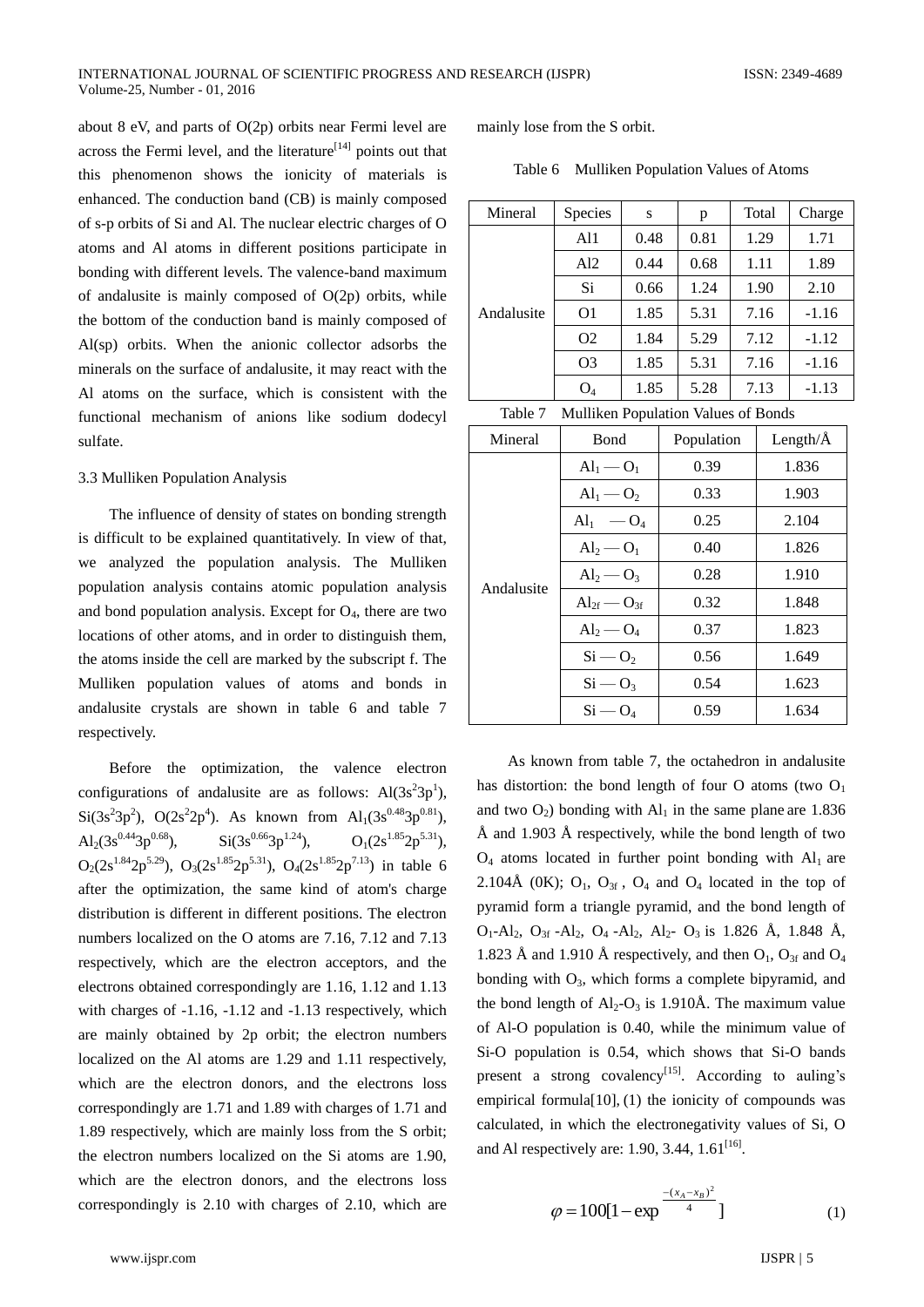In formule,  $\varphi$  is the percentage of ionic bond in compound,  $x_A$  and  $x_B$  are the electronegativity of atoms in compounds.

The ionic bond percentage of Si-O and Al-O calculated from the formula is respectively 44.73% and 56.71%, which are consistent with the calculation results. In the mineral structure, the higher the ingredient of ionic bond in atoms is, the greater the polarity of bonds is, and the easier the band is to break<sup>[10]</sup>. This calculation result theoretically shows that mainly Al ions with unbalanced electrovalence exist on fracture surface of andalusite, and

the content of Si ions is relatively not high. The broken dissociation surface has more  $Al^{3+}$ , and we can predict that there is strong hydrophilicity on the broken dissociative surface of andalusite.

## 3.4 Electric Charge Density and Deformation Charge Density

 In order to further understand the atomic bonding in andalusite and its electronic structure, we investigated the electric charge density and deformation charge density at the center of AB surface in andalusite, the result is shown in figure  $4(a)$  and (b).



Figure 4 Electric Charge Density (a) and Deformation Charge Density (b)

As known from figure 4(a), the electron cloud overlap between Al and O atoms is obviously smaller than the electron cloud overlap between Si and O atoms, which indicates the ionicity of Al-O atoms is stronger than the ionicity of Si-O atoms. Looking from charge distribution, the electron cloud mainly concentrates near the O atom, so the electron slants to O atom and makes it get electrons and have negative electricity, on the contrary, Al and Si lose electrons and have positive electricity. The analysis results are consistent with the analysis results of Mulliken population values. The deformation charge density in figure (b) shows that there is strong charge transfer between Si and O atoms, and that indicates the it forms strong direction covalent bonds between two atoms. The stronger the band covalency is, the greater the polarization force to water molecules is, and natural flotability of mineral becomes worse. Therefore, polarity collectors will be used when floating covalent minerals. And ionic bond can make mineral surface form thick hydrated film, and make minerals hydrophilicity become stronger, which prevents the effect of agentia and mineral, and then affects

its floatability.

## IV. CONCLUSION

(1) When the k-point value is taken as 4×4×5 and the cut-off energy is taken as 410eV, the system reaches convergence, on this basis, when exchange-correlation function is taken as GGA-PW91, we get the bulk phase with the most stable energy.

(2) The analysis result of states density shows that there is hybridization among  $O(2p)$ ,  $Al(sp)$  and  $Si(sp)$  orbits in upper valence band, and there is charge transfer between O atom with Al atom and Si atom; when the anionic collector adsorbs on the mineral surface of andalusite, it will firstly interact with Al atoms on the surface, and when cationic collector adsorbs on the mineral surface of andalusite, it will firstly interact with O atoms on the surface.

(3) Mulliken population analysis, electric charge density and deformation charge density all show that the ionocity of Al-O band is stronger than the ionocity of Si-O band,